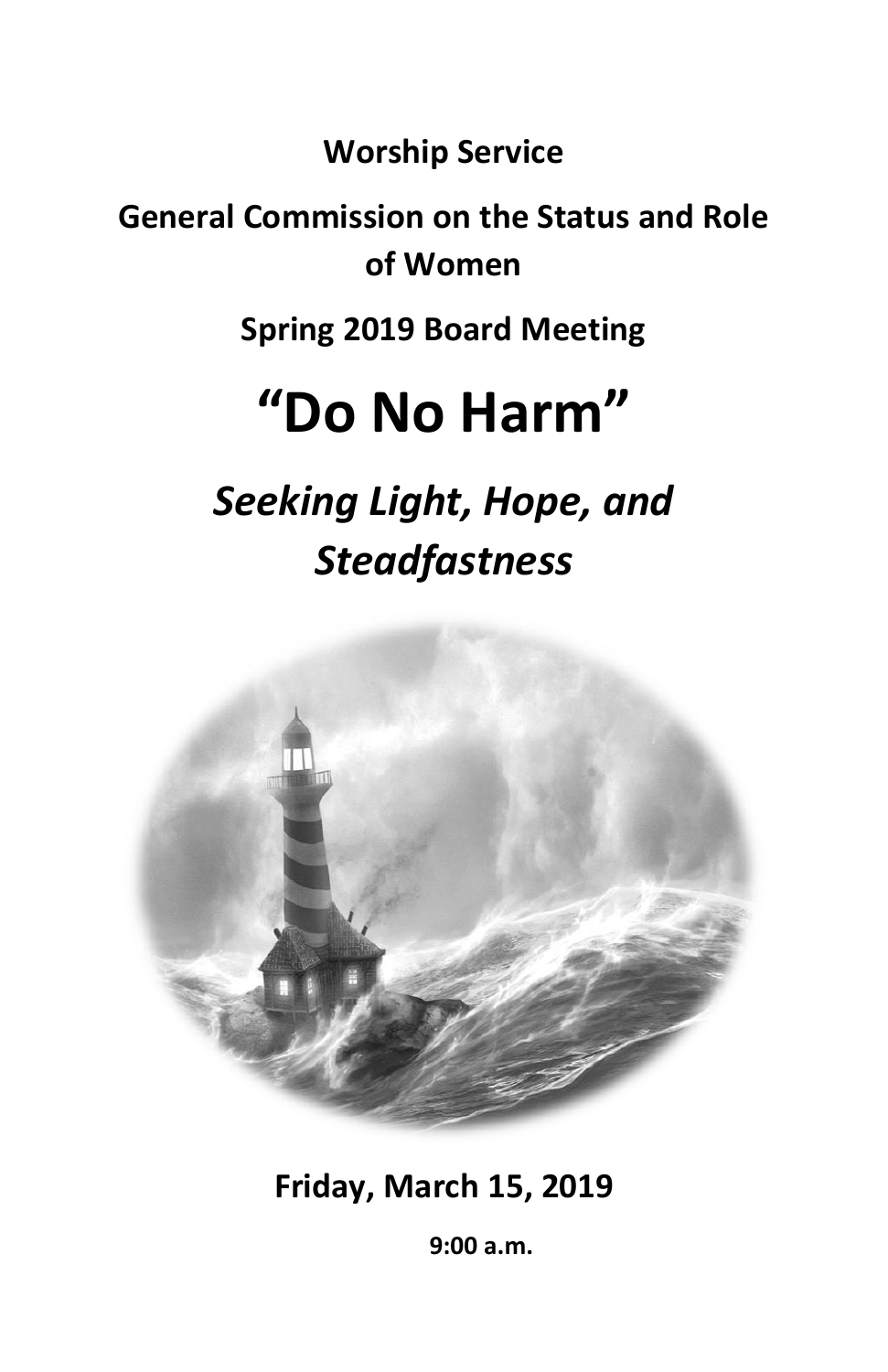# *Order of Worship*

GATHERING SONG **Draw the Circle Wide** 

**WELCOME** 

## **CALL TO WORSHIP**

Leader: God in the Spirit revealed in Jesus Christ, calls us by grace **to be renewed in the image of our Creator, that we may be one in divine love for the world.** 

Today is the day God cares for the integrity of creation, wills the healing and wholeness of all life weeps at the plunder of Earth's goodness. **And so shall we.**

Today is the day God embraces all hues of humanity, delights in diversity and difference, favors solidarity transforming strangers into friends. **And so shall we.** 

Today is the day God cries with the masses of starving people, despises the growing disparity between rich and poor, demands justice for workers in the marketplace. **And so shall we.** 

Today is the day God deplores violence in our homes and streets, rebukes the world's warring madness, humbles the powerful and lifts up the lowly. **And so shall we.** 

Today is the day God calls for nations and peoples to live in peace, celebrates where justice and mercy embrace, exults when the wolf grazes with the lamb. **And so shall we.** 

Today is the day God brings good news to the poor, proclaims release to the captives, gives sight to the blind and sets the oppressed free. **And so shall we.**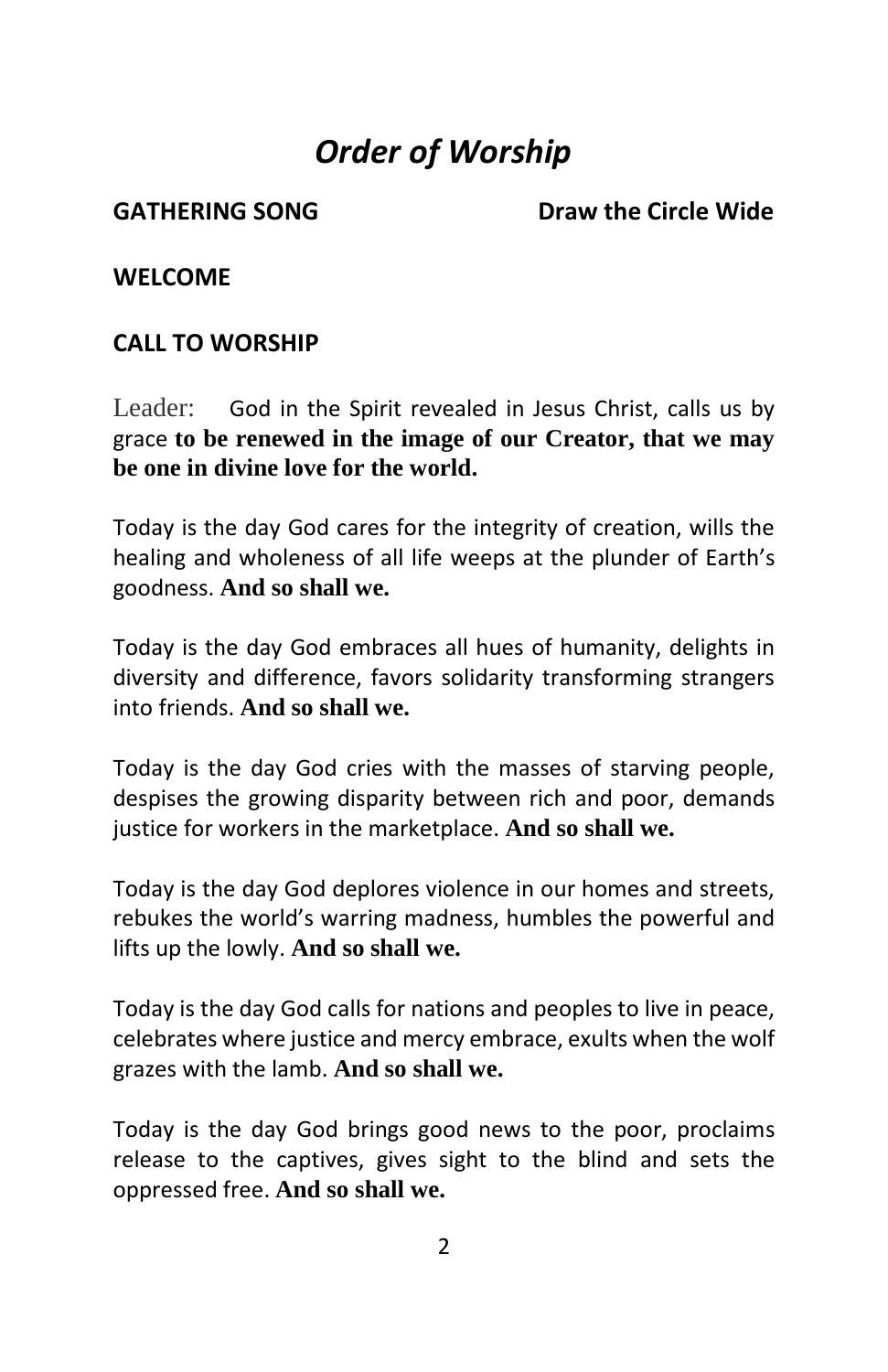**A Parable (by Rev. Dr. Mark Davies** , used with permission)

Response (ALL): **Earth Mother, we will not forget you, we will not forsake you. We will pledge to take care of you, Earth Mother- who hosts all of God's Creation. When we lose our spiritual way we will remember that without you there is no life to engage theological interpretations; without you we have no breath to argue over doctrinal order; without you our bodies will not be nourished by food and water to do the work of justice in this world.** 

**You are female, and you have been abused. We rise to advocate for you. God our Creator, who lives inside us, who lives inside all living beings, we turn to you to give us strength for the journey. God of love, remind us that ALL of us: Gentile and Jew, Servant and Free, Deaf and Hearing, Woman and Man, Gay and Straight, Black, White, Red and Yellow, and all life situated on the the web of our diverse world, are all connected by the waters of the rivers and oceans; we are connected by the oxygen we breathe from the forests; we are connected by the soil from which our food is harvested. God of diversity, who has created us in your image, draw us closer to our many connections and enrich our appreciation of our differences; when the sun sets, equip us with the strength to do so one more day.** 

**HYMN Come to Me SCRIPTURE READING Genesis 42:6-22 SERMON**